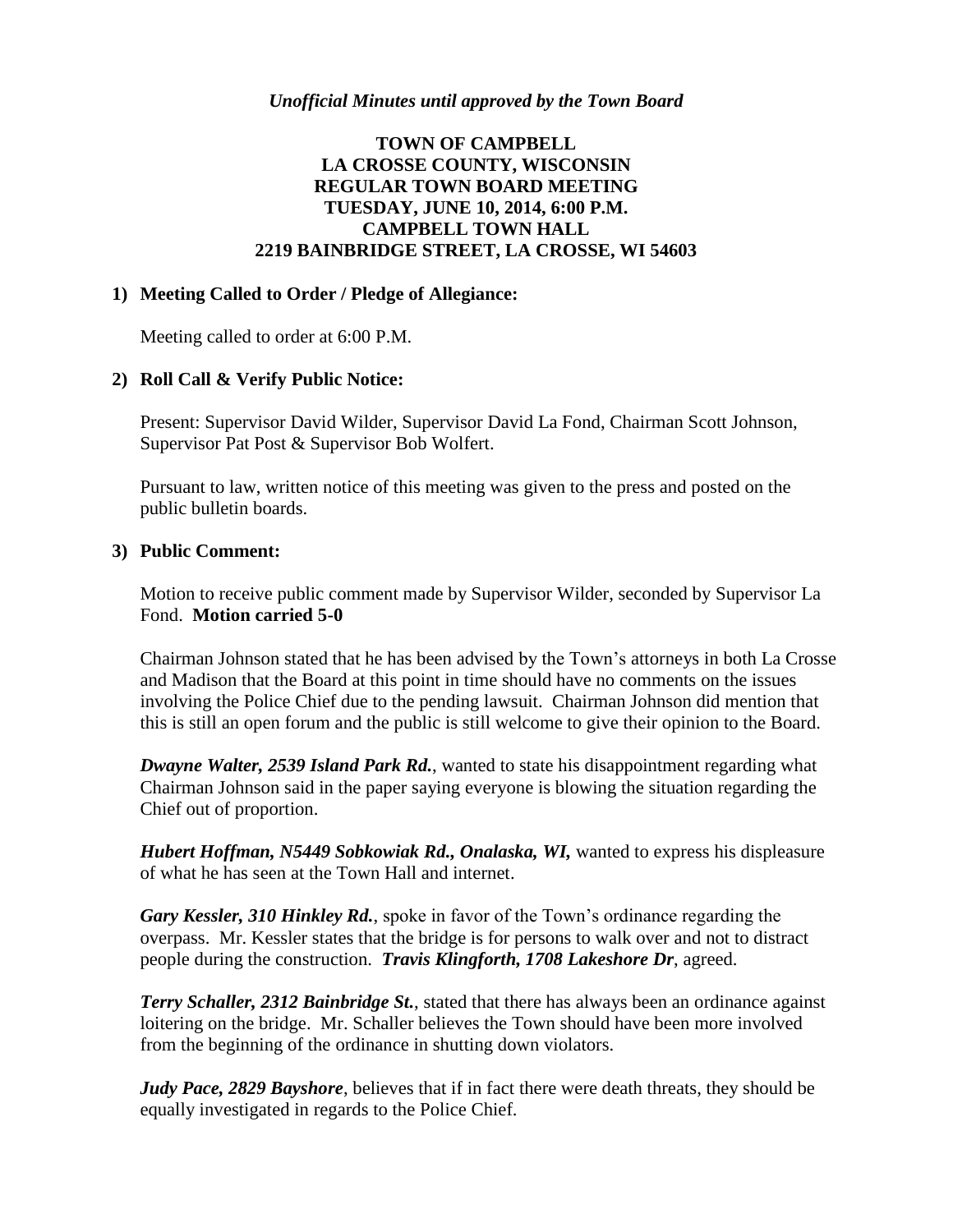*Jeff Foellmi, 1503 Caroline St.*, stated that the police department does a good job. Mr. Foellmi believes that the Police Chief should be placed on administrative leave immediately or fired until the process is finished.

*Tony Curtis, 600 Dauphin St.*, is concerned that a government is of the people, by the people, and for the people, and believes that the government for Campbell has turned against the people. Mr. Curtis believes that at the bare minimal, the Police Chief needs to be suspended immediately and with his admission, needs to be terminated.

*Ron Gjertsen, 1222 County Rd PH, Onalaska, WI*, spoke out against the Towns ordinance regarding the overpass. Mr. Gjertsen hopes that the Town can find a way to step aside gracefully. Mr. Gjersten stated that he will relieve Supervisor Wolfert because he came into office right in the middle of the conflict.

*Brent Howe*, stated that he believes that the situation was blown out of proportion and agrees with both sides. Mr. Howe states in his opinion, that it is a constitutional rights to protest. Mr. Howe also agrees with Chief Kelemen that it is a hazard on the overpass due to the construction. Mr. Howe does believe that that Chief stepped over the line in regards to his actions.

*Terry Schaller, 2312 Bainbridge St.*, wanted an update regarding the Safe Routes to School Grant. Chairman Johnson stated that Chief Kelemen was in charge of the process. Chairman Johnson stated that legislation has passed that if construction is not started by October 2014, that funds will no longer be available. At this point, the Town is on the hook for \$835 for previous engineering. Chairman Johnson does not believe that the Town will be able to proceed with Safe Routes at this time.

*Bea Foellmi, 1315 La Crescent St.*, wanted to know if the Town has heard anything from the County Zoning Board regarding River Rats. Mrs. Foellmi was inquiring about the fence outlining the Beer Garden at River Rats. Mrs. Foellmi wanted to know what time River Rats was supposed to close the beer garden. Chairman Johnson stated that he would follow up.

*Hubert Hoffman, N5449 Sobkowiak Rd., Onalaska, WI, stated that he sits on the Property,* Resource, and Development Committee at the County and would like to be included in the follow up of River Rats.

Motion to close public comment made by Supervisor Post, seconded by Supervisor La Fond. **Motion carried 5-0**

**4) Consent Agenda: (All items listed are considered routine and will be enacted with one motion. There will be no separate discussion of these items unless a Board member so requests, in which case the item will be removed from the Consent Agenda and be considered on the Regular Agenda).**

**A) Approval of Minutes:** Regular Town Board Meeting 05/13/2014

**B) Plan Commission Meeting Recommendations: 06/03/2014**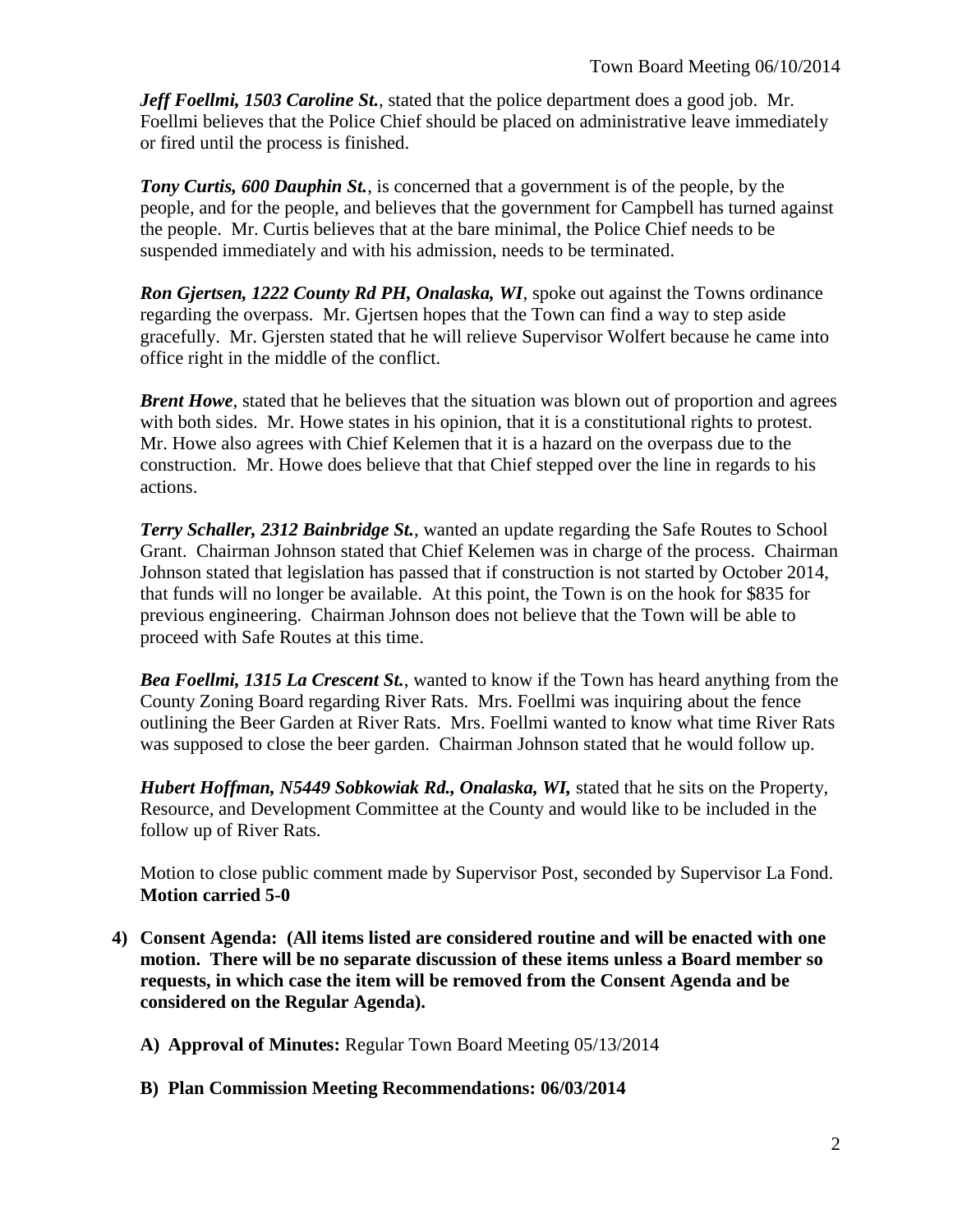**1)** An Ordinance to amend Chapter 17.12 (6-8) and 17.33 (3)(e) of the Code of Ordinances of the Town of Campbell to limit the maximum building area to 25% of the lot, with a 1,200 square foot limit for a detached accessory building and a limit of one detached accessory building AND change the minimum lot size in the Rural Residential District from 20,000 square feet to 10,000 square feet with a minimum width of 75 feet. **(Recommendation to Approve Ordinances)**

### **C) Payment of Bill:**

Motion to approve the Consent Agenda made by Supervisor Wolfert, seconded by Supervisor Wolfert. **Motion carried 5-0**

#### **5) Business:**

**A)** Judy Pace and Mary Mallett, 2829 Bayshore Dr., request for a burning permit to burn shoreline debris.

Motion to approve a burning permit to burn shoreline debris made by Supervisor Post, seconded by Supervisor La Fond. **Motion carried 5-0**

**B)** Discussion and possible action to offer Supplemental Disability Insurance to Town Employees. Tim Ehler, Ehler Insurance, to present.

Chairman Johnson stated that the idea was presented to Clerk Hawkins who presented to Chairman Johnson. Chairman Johnson thought that it would be a good idea since every employee hired after Clerk Hawkins no longer is given sick days every month. Chairman Johnson thinks this may be a good alternative. Tim Ehler presented the benefits and costs to the Board. Supervisor Post requests that the Town ask for the Town insurance provider to supply a cost comparison.

Motion to hold over this proposal until next month to allow Supervisor Post an opportunity to talk to the Towns current insurance carrier made by Supervisor Wilder, seconded by Supervisor Post. **Motion carried 5-0**

**C)** Discussion and possible action to update Town Hall computer network. Bill LaRue, EO Johnson, to present.

Bill LaRue presented to the Board proposals and costs for a computer network in the Town Hall. Chairman Johnson was thinking of this item as more of a two part meeting. Chairman Johnson would like to get together with the departments before the next meeting to discuss the needs of the Town.

Motion to hold over this proposal until next month to get a couple more proposals made by Supervisor Wilder, seconded by Supervisor Wolfert. **Motion carried 5-0**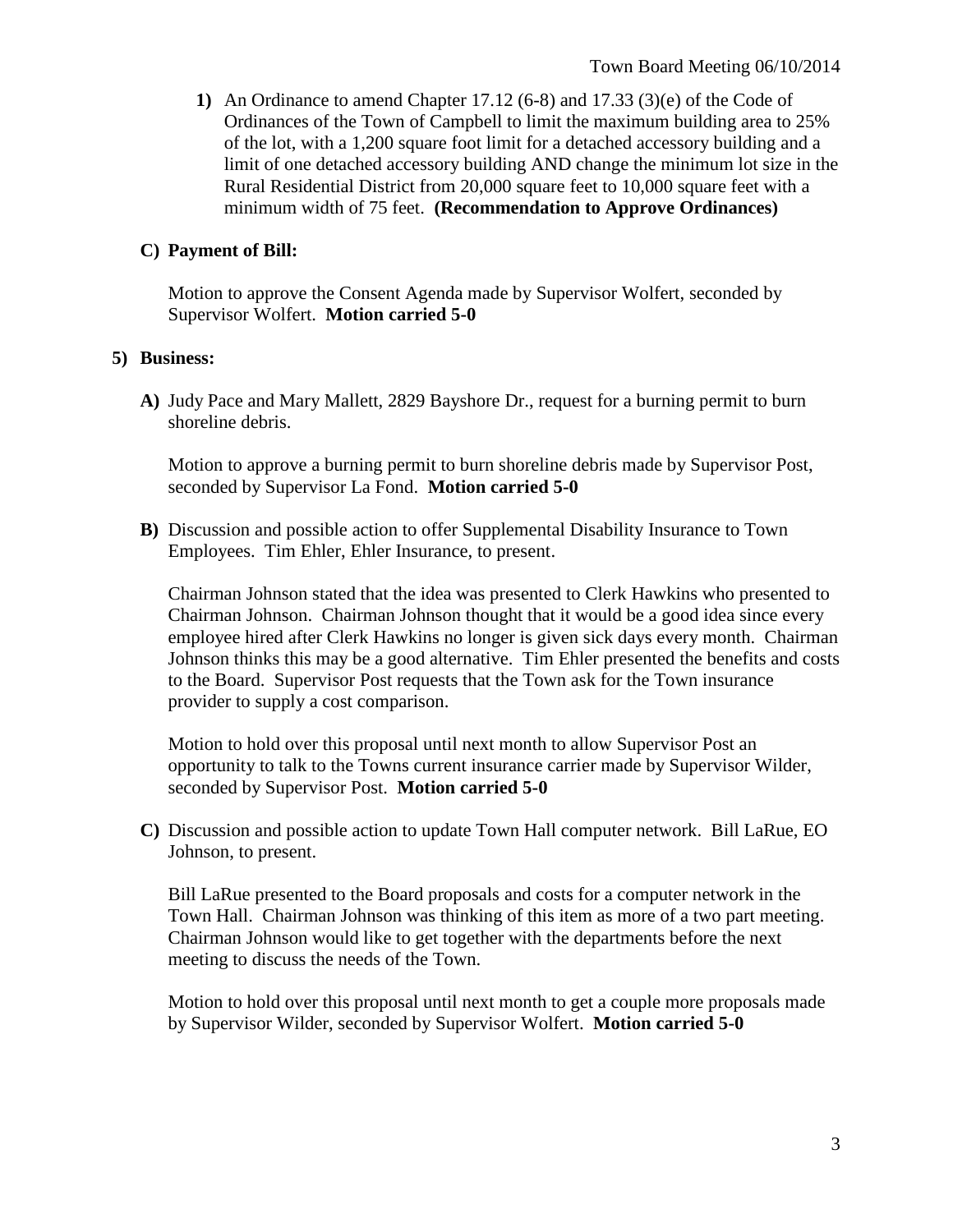**D)** Discussion and possible action regarding Town Hall building repairs. (Old Business)

Supervisor Post presented to the Board the proposal from Fowler & Hammer regarding Town Hall building repairs. Supervisor Post commented that two other contractors, Market & Johnson and Brickl Brothers, were contacted and given the deadline for proposal submittals. Both other companies failed to submit a proposal. Chairman Johnson suggests that the Town should proceed with Fowler & Hammer. Supervisor Post stated that the metal panels would be \$68,350 and insulation would be \$15,710. The proposal also includes some brick work that would be an additional \$9100.

Motion to approve Fowler & Hammer as general contractors for construction of the metal panels on the Town Hall and giving Supervisor Post the ability to make a decision of the insulation in the amounts provided made by Supervisor Post, seconded by Supervisor Wolfert. **Motion carried 5-0**

**E)** Discussion on updating Chapter 2 of the Town of Campbell Code of Ordinances relating to building codes. (Old Business)

Deputy Clerk Cassie Hanan updated the Board at looking at the City of Onalaska's Building Code and mirroring their code. The code would also be updated to specifically look at enforcement of older, dilapidated buildings within the Town and guidance for the City of Onalaska. Chairman Johnson also suggested a contract set up with the City of Onalaska to allow their inspection department to issue citations for any code violations. Supervisor Post will give an update at the next meeting.

## **No further action taken**

**F)** Discussion and possible action on issuance of fireworks permits for July 4, 2014.

Motion to approve the issuance of firework permits for July 3, 4,  $\&$  5<sup>th</sup> and designate Clerk Hawkins to issue permits made by Supervisor Wolfert, seconded by Supervisor Post. **Motion carried 5-0**

**G)** Discussion on landscaping at the library.

Supervisor Post presented a proposal to the Board for landscaping of the Town library. Supervisor Post stated that the proposal was in the amount of \$2525 and monies would be used from donations collected last year. Supervisor Post also stated that a new drinking fountain would be installed at a cost of not more than \$1500 and would also be paid by donations.

#### **No further action taken**

- **6) Closed Session:** Pursuant to Wisconsin State Statute 19.85(1)(c)(f) and (g).
	- **A)** Conferring with legal counsel regarding matters involving the Chief of Police, Timothy Kelemen.